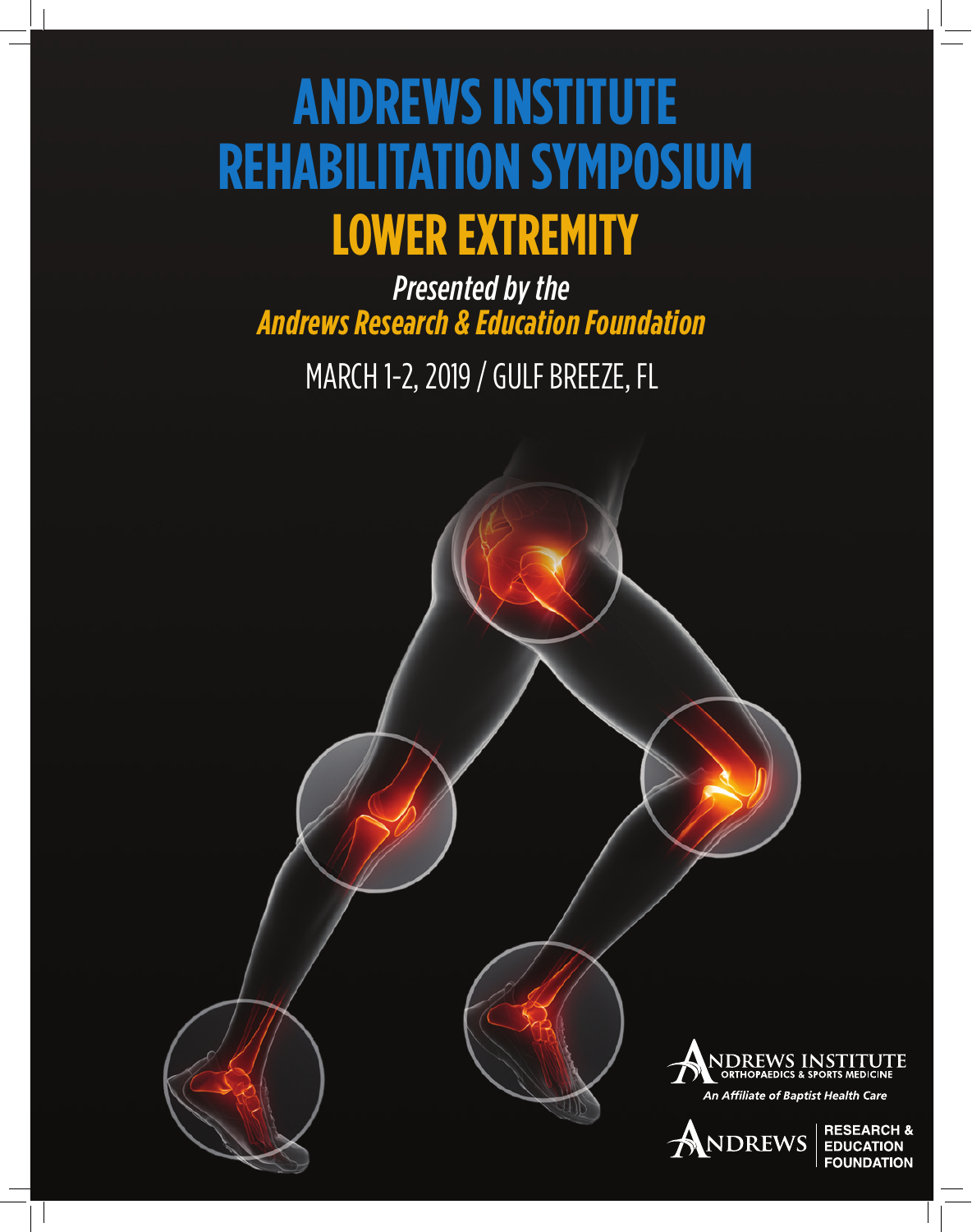### **Course Overview**

The Andrews Institute Rehabilitation Symposium is a two day didactic course focusing on the evaluation and treatment of specific injuries or conditions affecting the lower extremity. Dynamic evaluation techniques, cutting edge treatment advances, and anatomy dissection presentation with specific case studies are just a few of the exciting topics to be covered. Advancements and innovations based on current evidence will also be presented by highly respected faculty members in the field of medicine. Lectures and interactive labs will seek to develop rehabilitation skills from aquatic therapy to the future of biologics. Furthermore, attendees will have the opportunity to bring specific questions and cases during participation in expert panel discussion each day.

### **Course Objectives**

**It is intended that at the conclusion of the course participants should be able to:**

### **From didactic lectures:**

- 1. Discuss the anatomy of injuries/conditions of the lower extremity.
- 2. Recognize and refine best practice treatment plans for ACL, patellofemoral, meniscus, and foot & ankle injuries.
- 3. Explain and understand the procedures and process for use of regenerative medicine.
- 4. Demonstrate knowledge of objective movement assessment systems, running analysis and functional/discharge testing.

## **Faculty Disclosures**

| Adam Anz, M.D.                       | None                            | David Joyner, M.D.                  | None |
|--------------------------------------|---------------------------------|-------------------------------------|------|
| William Baldwin, M.D.                | None                            | Matt McGraw, MS, LAT, ATC, PES, CES | None |
| Rachael Cairns, PT, DPT, GCS         | None                            | Erik Nilssen, M.D.                  | None |
| Mark Callanan, M.D.                  | None                            | Tyler Opitz, DPT, SCS, CSCS         | None |
| Bob Calvin, MS, RD, CSSD, CSCS, LD/N | None                            | Chris O'Grady, M.D.                 | None |
| Will Coggin, PT, DPT, CSCS           | None                            | Rich Peterson, DPT                  | None |
| Juliet De Campos, M.D.               | None                            | Ashley Pittman, PT, DPT, AIB-VR     | None |
| Jeremy Hansen, PT, DPT, SCS          | None                            | Ashley Ramsay, MS, ATC, LAT         | None |
| Brent Hardy, M.Ed, ATC, CSCS         | None                            | G. Daxton Steele, M.D.              | None |
| Lauren Hill, M.D.                    | None                            | Huaiyu Tan, M.D., Ph.D.             | None |
| Ryan Hine, PT                        | None                            | Casey Vogler, PT, DPT               | None |
| Steve Jordan, M.D.                   | Research Support: Arthrex, Inc. |                                     |      |
|                                      | Speaker's Bureau: Arthrex, Inc. |                                     |      |

# **Accreditation**

#### Accreditation:

The Baptist Hospital is accredited by the Florida Medical Association to provide continuing medical education for physicians. The Baptist Hospital designates this educational activity for a maximum of 15 hour(s) *AMA PRA Category 1 credits™.* Physicians should claim credit commensurate with the extent of their participation in the activity.

Baptist Hospital, CE Broker provider # 50-183 approves this program for 15 credit hours for nurses, occupational therapists and physical therapists. (Florida)

Andrews Research & Education Foundation (BOC AP# P10024) is approved by the Board of Certification, Inc. to provide continuing education to Athletic Trainers. This program is eligible for a maximum of 15 EBP Category hours/CEUs. ATs should claim only those hours actually spent in the educational program.



Andrews Research & Education Foundation has been approved by the Louisiana Physical Therapy Board to offer 15 CEUs credits.

Andrews Research & Education Foundation has been approved by the Mississippi State Board of Physical Therapy to offer 16 continuing competence (CC) credits.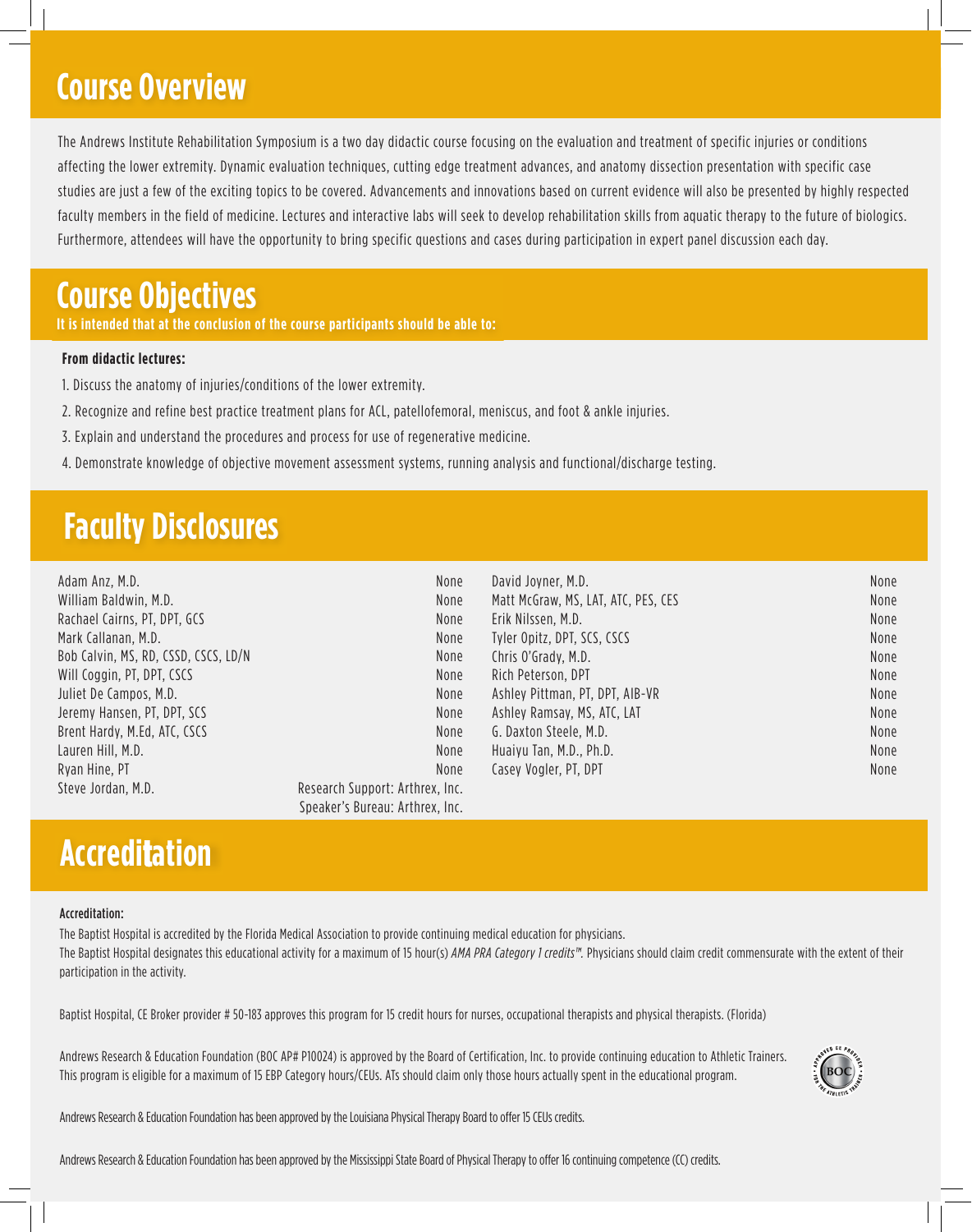### **Schedule**

#### Friday, March 1, 2019

- 7:00 a.m. **Registration and Breakfast**
- 7:50 a.m. **Welcome** David Joyner, M.D.
- 8:00 a.m. **Knee Anatomy: Video Demonstration** William Baldwin, M.D. Mark Callanan, M.D.
- 8:10 a.m. **The Physical Exam of the Knee** Steve Jordan, M.D.
- 8:40 a.m. **ACL Surgery** Steve Jordan, M.D.
- 9:10 a.m. **ACL Rehabilitation** Tyler Opitz, DPT, SCS, CSCS
- 9:40 a.m. **Panel Discussion**
- 9:50 a.m. **Break**
- 10:05 a.m. **Patellofemoral Surgery** Juliet De Campos, M.D.
- 10:35 a.m. **Physical Therapy and the Patellofemoral Joint** Casey Vogler, PT, DPT
- 11:05 a.m. **Total Knee Arthroplasty: Indications, Contraindications, and Post-Operative Considerations** Andrew M. Pepper, M.D.
- 11:30 a.m. **Rehab of Total Knee Replacement** Ashley Pittman, PT, DPT, AIB-VR
- 11:55 a.m. **Fall Prevention** Rachael Cairns, PT, DPT, GCS
- 12:20 p.m. **Panel Discussion**
- 12:30 p.m. **Lunch**
- 1:30 p.m. **Nutrition**  Bob Calvin, MS, RD, CSSD, CSCS, LD/N
- 1:55 p.m. **The Surgical Treatment and Rehabilitation of Multi-Ligament Knee Injury**  Adam Anz, M.D.
- 2:25 p.m. **Meniscal Repair Versus Meniscectomy: When, Why, How?** Chris O'Grady, M.D.
- 2:55 p.m. **Rehab of PCL Meniscus/Multi-Ligament Injuries** Ryan Hine, DPT
- 3:25 p.m. **Panel Discussion**
- 3:35 p.m. **Break**
- 3:50 p.m. **Common Injuries of the Foot and Ankle** Erik Nilssen, M.D.
- 4:25 p.m. **Rehabilitation of the Foot and Ankle** Will Coggin, PT, DPT, CSCS
- 4:50 p.m. **Panel Discussion**
- 5:00 p.m. **Adjourn**

#### Saturday, March 2, 2019

7:30 a.m. **Breakfast**

- 8:00 a.m. **Orthobiologics/Regenerative Medicine Rehabilitation** Tyler Opitz, DPT, SCS, CSCS
- 8:50 a.m. **Weight Training: Form and Technique** Huaiyu Tan, M.D., Ph.D.
- 9:20 a.m. **Lower Extremity Pain Blocks** Lauren Hill, M.D.
- 9:40 a.m. **Panel Discussion**
- 9:50 a.m. **Break**
- 10:05 a.m. **Blood Flow Restriction** Tyler Opitz, DPT, SCS, CSCS
- 10:30 a.m. **Return to Sports Participation and Discharge Testing** Rich Peterson, DPT
- 11:10 a.m. **Aquatic Progression**  Matt McGraw, MS, LAT, ATC, PES, CES
- 11:40 a.m. **Running Analysis: Sprint** Brent Hardy, M.Ed., ATC, CSCS
- 12:05 p.m. **Panel Discussion**
- 12:15 p.m. **Lunch**
- 1:15 p.m. **Walk Over to PT Department for Labs**
- 1:20 p.m. **Interactive Therapy Labs: Aquatic Movement Prep/Pillar/Walk to Jog Running Analysis** Ashley Ramsay, MS, ATC, LAT Matt McGraw, MS, LAT, ATC, PES, CES Jeremy Hansen, PT, DPT, SCS Brent Hardy, M.Ed., ATC, CSCS
- 4:30 p.m. **Panel Discussion**
- 5:00 p.m. **Adjourn**